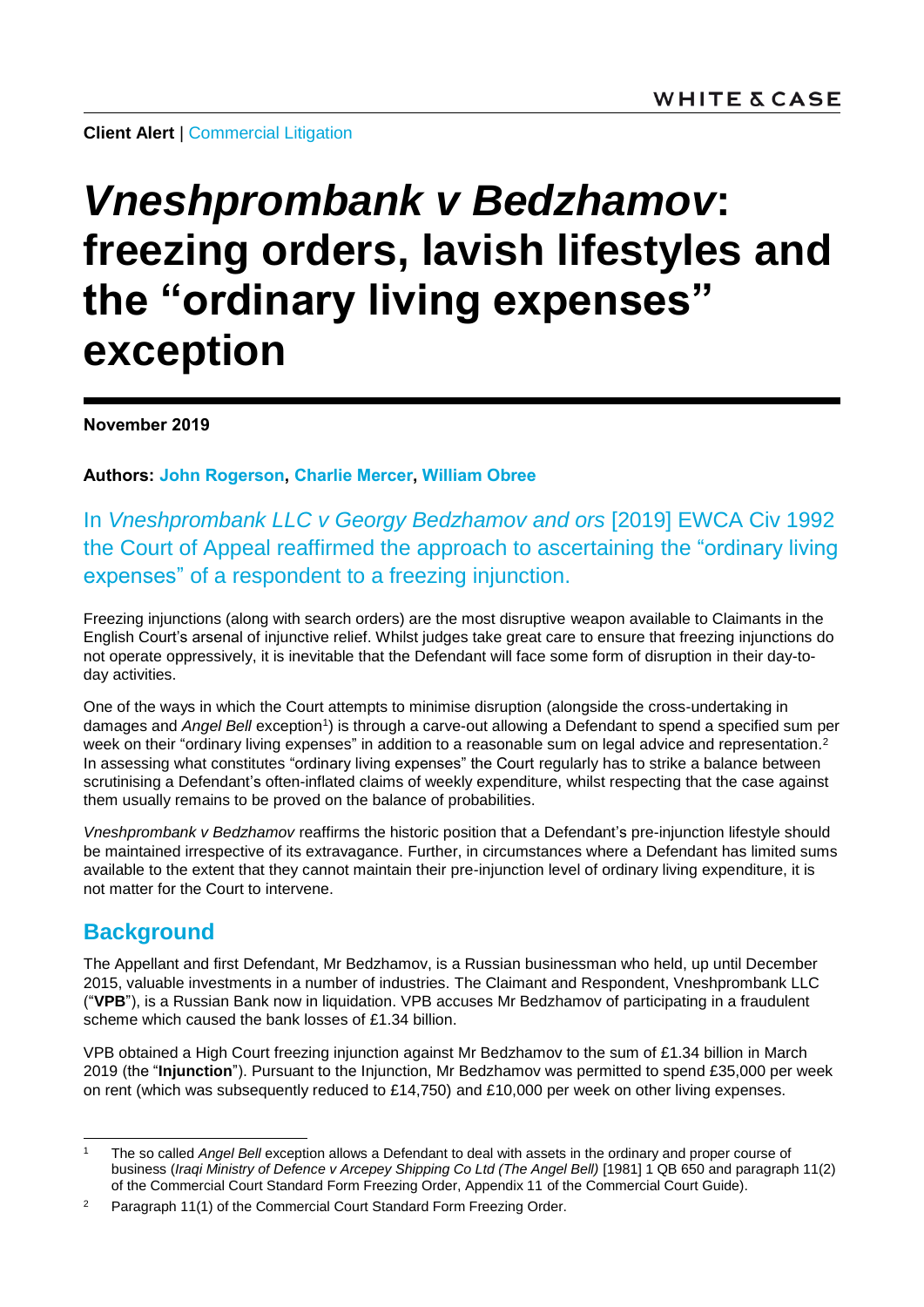After a number of variations to the Injunction, Mr Bedzhamov applied to the Court to increase his ordinary living expenses spending limit to over £165,000 plus an additional €165,000 per month. Mr Bedzhamov's access to funds had been severely restricted by the proceedings and he was living on the proceeds of a sale of shares in a property holding company (totalling €17.4 million), which were held in his English solicitor's client account.

### **First Instance Decision**

At first instance, HHJ Jarman QC held (and the Court of Appeal subsequently agreed) that "it is unjust for persons to have to reduce their lifestyle because of a freezing order in a non-proprietary claim … [t]here is no indication in the authorities that such a principle should be applied differently where the lifestyle is lavish rather than modest".<sup>3</sup>

However, in reaching his decision, he took into account how Mr Bedzhamov's change in circumstances had (or should have) affected his monthly expenditure, granting him the sum of £80,000 per month, which was insufficient to cover (amongst other things) the rent on Mr Bedzhamov's London and Monégasque homes. This was the subject of the appeal.

## **Court of Appeal Judgment**

#### **Principles**

Lord Justice Males, in his leading judgment, summarised the following principles from the well-established case law on this topic:<sup>4</sup>

- (1) The purpose of a freezing injunction is to prevent a Defendant from taking steps outside the ordinary course which would render a judgment unenforceable. Its purpose is not to provide the claimant with security. The Court should not therefore prevent a Defendant from maintaining preinjunction levels of ordinary living expenditure.
- (2) A Defendant with limited funds available, such that they cannot maintain their pre-injunction levels of expenditure, will have to make hard financial decisions, but this is not a matter for the Court.
- (3) It is important to ensure a freezing injunction does not operate oppressively. Preventing a Defendant from maintaining their pre-injunction level of ordinary living expenditure "*creates a particularly acute danger of oppression*".
- (4) The Court should nevertheless be alert to the risk of the Defendant making inflated assertions about their pre-injunction level of expenditure in an attempt to maximise the sums available under the injunction.
- (5) This can be addressed through the Court adopting a healthy scepticism towards the Defendant's claims of pre-injunction expenditure, and requiring convincing support for such assertions. Greater scrutiny is required where the Defendant's asset disclosure or credibility is in doubt.
- (6) Significant items of expenditure should be "ring fenced" where appropriate so that they can only be spent on a specific purpose, such as mortgage payments.

#### **Decision**

Applying these principles, the Court held (with Sir Geoffrey Vos dissenting in part on the facts) that the first instance judge had erred in taking into account how Mr Bedzhamov's change in circumstances should have affected his expenditure. The first instance decision meant that Mr Bedzhamov could no longer afford to continue living in his properties in London and Monaco – this was wrong in principle.

Accordingly, the Injunction was varied to allow Mr Bedzhamov to spend *inter alia* (1) £18,000 rent per week on a London property; (2) the equivalent of €70,000 rent per month on a Monaco apartment; (3) private security

 $\overline{3}$ §39 of the Judgment.

<sup>4</sup> §68 of the Judgment.